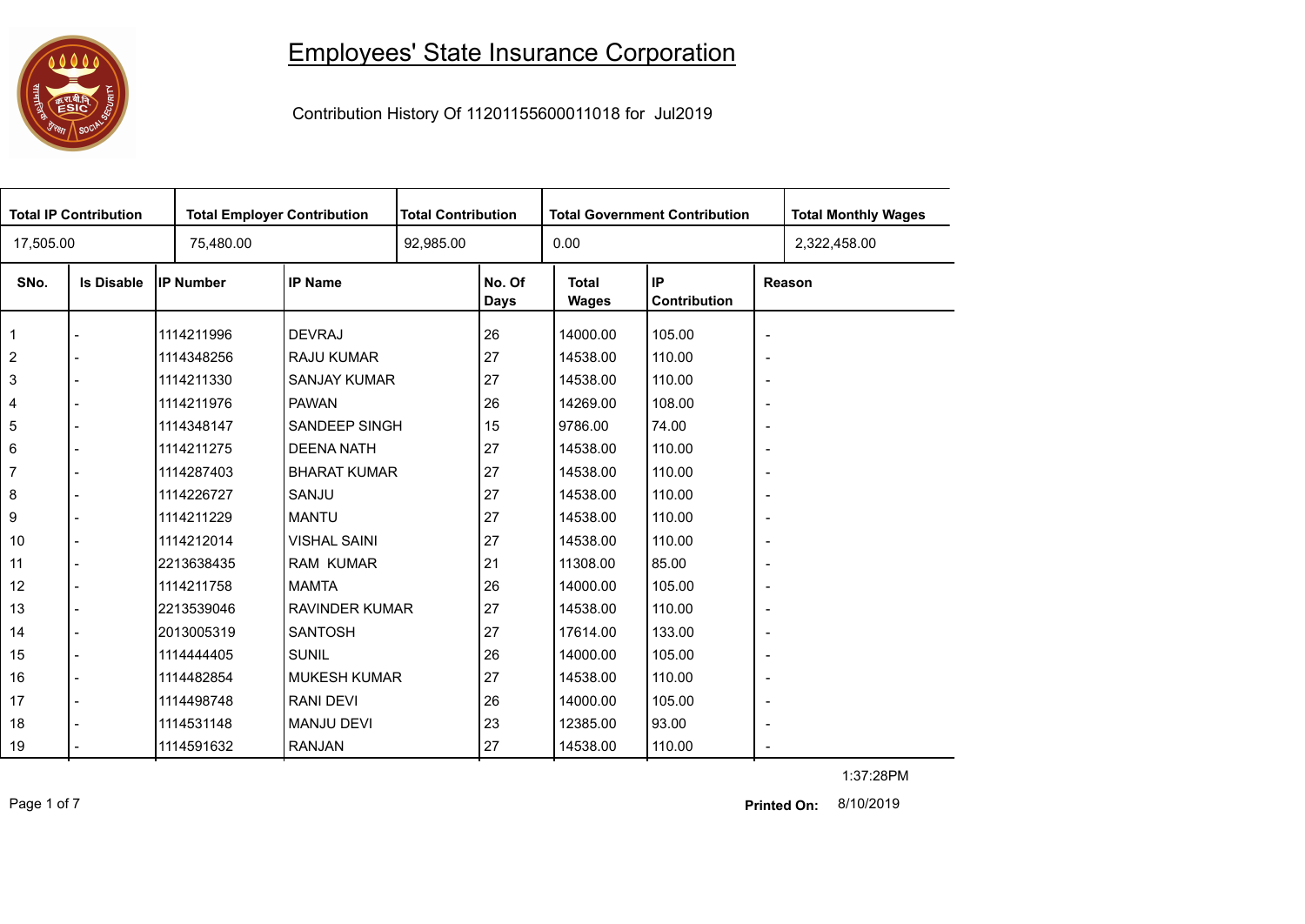| SNo. | <b>Is Disable</b> | <b>IP Number</b> | <b>IP Name</b>           | No. Of<br><b>Days</b> | <b>Total</b><br><b>Wages</b> | IP<br>Contribution | Reason                   |
|------|-------------------|------------------|--------------------------|-----------------------|------------------------------|--------------------|--------------------------|
| 20   |                   | 1114591633       | <b>RAJA RAM</b>          | 27                    | 14538.00                     | 110.00             | $\overline{\phantom{a}}$ |
| 21   |                   | 1114710533       | <b>SHIV NARAYAN</b>      | 27                    | 14538.00                     | 110.00             |                          |
| 22   |                   | 1114732017       | AVINASH KUMAR            | 27                    | 14538.00                     | 110.00             | $\overline{\phantom{0}}$ |
| 23   |                   | 1114732018       | <b>ASHA DAS</b>          | 27                    | 14538.00                     | 110.00             |                          |
| 24   |                   | 1114755817       | SUDHA DEVI               | 25                    | 13462.00                     | 101.00             |                          |
| 25   |                   | 1114827115       | <b>RAVINDRA</b>          | 27                    | 14538.00                     | 110.00             | $\overline{\phantom{0}}$ |
| 26   |                   | 1114897129       | SHRVAN KUMAR MANDAL      | 26                    | 14000.00                     | 105.00             |                          |
| 27   |                   | 1114929226       | <b>SACHIN KUMAR</b>      | 13                    | 7000.00                      | 53.00              |                          |
| 28   |                   | 1114929236       | <b>SAVITRI</b>           | 27                    | 14538.00                     | 110.00             | $\overline{\phantom{0}}$ |
| 29   |                   | 1114929247       | <b>SONU KUMAR</b>        | 27                    | 14538.00                     | 110.00             |                          |
| 30   |                   | 1114929250       | <b>UTTAM SINGH</b>       | 26                    | 14000.00                     | 105.00             |                          |
| 31   |                   | 1115050846       | <b>ARUN KUMAR</b>        | 27                    | 14538.00                     | 110.00             |                          |
| 32   |                   | 1115093056       | PAVNESH KUMAR            | 27                    | 14538.00                     | 110.00             |                          |
| 33   |                   | 1115093044       | CHINTOO MANDAL           | 0                     | 0.00                         | 0.00               | Left Service             |
| 34   |                   | 1115093049       | SUBHASH CHANDRA          | 27                    | 14538.00                     | 110.00             | $\overline{\phantom{a}}$ |
| 35   |                   | 1115112932       | <b>DILIP KUMAR</b>       | 26                    | 14000.00                     | 105.00             | $\overline{\phantom{a}}$ |
| 36   |                   | 1114382611       | <b>NARENDRA SINGH</b>    | 26                    | 14000.00                     | 105.00             |                          |
| 37   |                   | 1115201020       | <b>ARUN YADAV</b>        | 26                    | 14000.00                     | 105.00             |                          |
| 38   |                   | 1115201046       | <b>ANITA</b>             | 16                    | 8615.00                      | 65.00              | $\overline{\phantom{0}}$ |
| 39   |                   | 1115219688       | <b>MANISH KUMAR</b>      | 27                    | 14538.00                     | 110.00             |                          |
| 40   |                   | 1115219682       | <b>KAPIL</b>             | 26                    | 14000.00                     | 105.00             |                          |
| 41   |                   | 2016548238       | <b>KHUSHBOO</b>          | 26                    | 14000.00                     | 105.00             | $\overline{\phantom{0}}$ |
| 42   |                   | 1115256045       | <b>PYARE LAL</b>         | 26                    | 14000.00                     | 105.00             |                          |
| 43   |                   | 1115270867       | PREMNARAYAN              | 26                    | 14000.00                     | 105.00             | $\overline{\phantom{a}}$ |
| 44   |                   | 1115270871       | <b>UMESH KUMAR SINGH</b> | 19                    | 10231.00                     | 77.00              | $\overline{\phantom{0}}$ |
| 45   |                   | 1115270875       | <b>CHANDNI</b>           | 23                    | 12385.00                     | 93.00              |                          |
| 46   |                   | 1115270881       | <b>SURAJ KUMAR</b>       | 27                    | 14538.00                     | 110.00             |                          |
| 47   |                   | 1115313287       | SANDEEP SINGH            | 0                     | 0.00                         | 0.00               | Left Service             |
| 48   |                   | 2013713287       | <b>SARVINDER</b>         | 14                    | 7538.00                      | 57.00              |                          |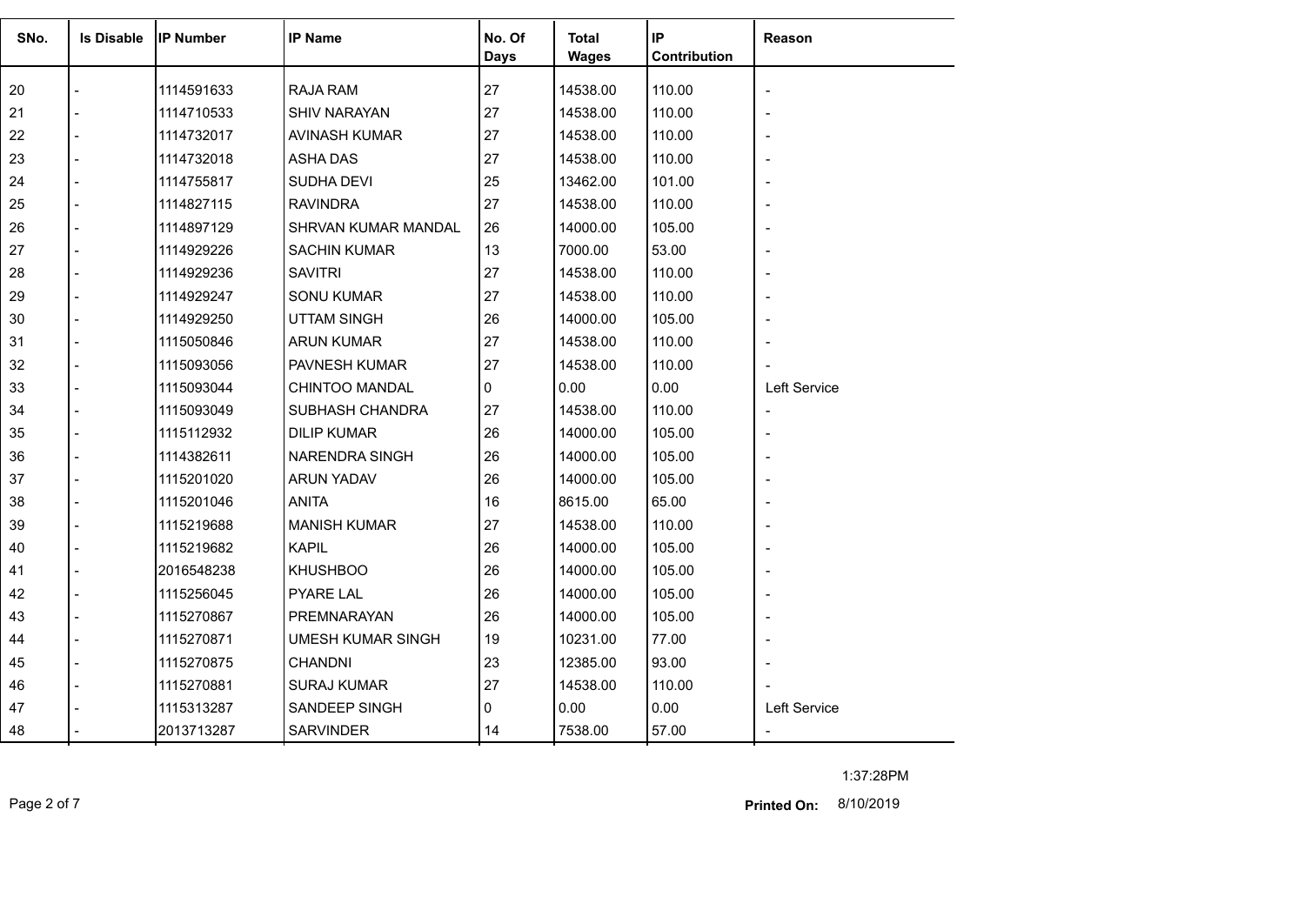| SNo. | <b>Is Disable</b> | <b>IP Number</b> | <b>IP Name</b>                       | No. Of<br><b>Days</b> | <b>Total</b><br><b>Wages</b> | IP<br>Contribution | <b>Reason</b> |
|------|-------------------|------------------|--------------------------------------|-----------------------|------------------------------|--------------------|---------------|
| 49   |                   | 1014040234       | <b>BABITA</b>                        | 27                    | 14538.00                     | 110.00             |               |
| 50   |                   | 1115352947       | <b>NUSRAT PARVIN</b>                 | 26                    | 14000.00                     | 105.00             |               |
| 51   |                   | 1114806728       | MD RIZWAN ALAM                       | 27                    | 14538.00                     | 110.00             |               |
| 52   |                   | 1115396112       | <b>KARTIK</b>                        | 24                    | 12923.00                     | 97.00              |               |
| 53   |                   | 1115396117       | RAGHUNANDAN KUMAR                    | 27                    | 14538.00                     | 110.00             |               |
| 54   |                   | 1115396125       | <b>ISRAT</b>                         | 26                    | 14000.00                     | 105.00             |               |
| 55   |                   | 1115415074       | <b>KISHAN</b>                        | 6                     | 3231.00                      | 25.00              |               |
| 56   |                   | 1115433634       | <b>RAKESH KUMAR</b><br><b>NAMDEV</b> | 27                    | 14538.00                     | 110.00             |               |
| 57   |                   | 1115455368       | <b>SURUCHI</b>                       | 26                    | 14000.00                     | 105.00             |               |
| 58   |                   | 1115455377       | <b>HARISH KUMAR</b>                  | 23                    | 12385.00                     | 93.00              |               |
| 59   |                   | 1115070046       | <b>BRAJENDRA KUMAR</b>               | 27                    | 14538.00                     | 110.00             |               |
| 60   |                   | 1013823285       | <b>SHAMBHOO</b>                      | 26                    | 16962.00                     | 128.00             |               |
| 61   |                   | 1115487427       | <b>RAM MOHAN</b>                     | 25                    | 13462.00                     | 101.00             |               |
| 62   |                   | 1115487433       | <b>SACHIN</b>                        | 27                    | 14538.00                     | 110.00             |               |
| 63   |                   | 1013634471       | <b>VIPIN</b>                         | 20                    | 10769.00                     | 81.00              |               |
| 64   |                   | 1013645087       | SURENDER-1                           | 26                    | 14000.00                     | 105.00             |               |
| 65   |                   | 1014012424       | <b>LOKENDER KUMAR</b>                | 26                    | 14000.00                     | 105.00             |               |
| 66   |                   | 1013847198       | <b>PRABHA</b>                        | 25                    | 13462.00                     | 101.00             |               |
| 67   |                   | 1013958645       | <b>RAHUL</b>                         | 27                    | 14538.00                     | 110.00             |               |
| 68   |                   | 1014210656       | <b>VINOD KUMAR PRADHAN</b>           | 26                    | 14000.00                     | 105.00             |               |
| 69   |                   | 1014056066       | <b>RAVI KUMAR</b>                    | 21                    | 11308.00                     | 85.00              |               |
| 70   |                   | 1014046982       | <b>HIRA LAL SAHU</b>                 | 27                    | 14538.00                     | 110.00             |               |
| 71   |                   | 1014375658       | <b>BAMBAM KUMAR</b><br><b>PASWAN</b> | 27                    | 14538.00                     | 110.00             |               |
| 72   |                   | 1014099772       | SHARWAN KUMAR RAM                    | 27                    | 14538.00                     | 110.00             |               |
| 73   |                   | 1014335081       | <b>MANOJ KUMAR SAH</b>               | 26                    | 14000.00                     | 105.00             |               |
| 74   |                   | 1014356137       | <b>RUMA</b>                          | 22                    | 11846.00                     | 89.00              |               |
| 75   |                   | 1014178107       | ANUBHAV SINGH                        | 25                    | 13462.00                     | 101.00             |               |
| 76   |                   | 1014236394       | <b>BHUPENDER</b>                     | 25                    | 13462.00                     | 101.00             |               |

1:37:28PM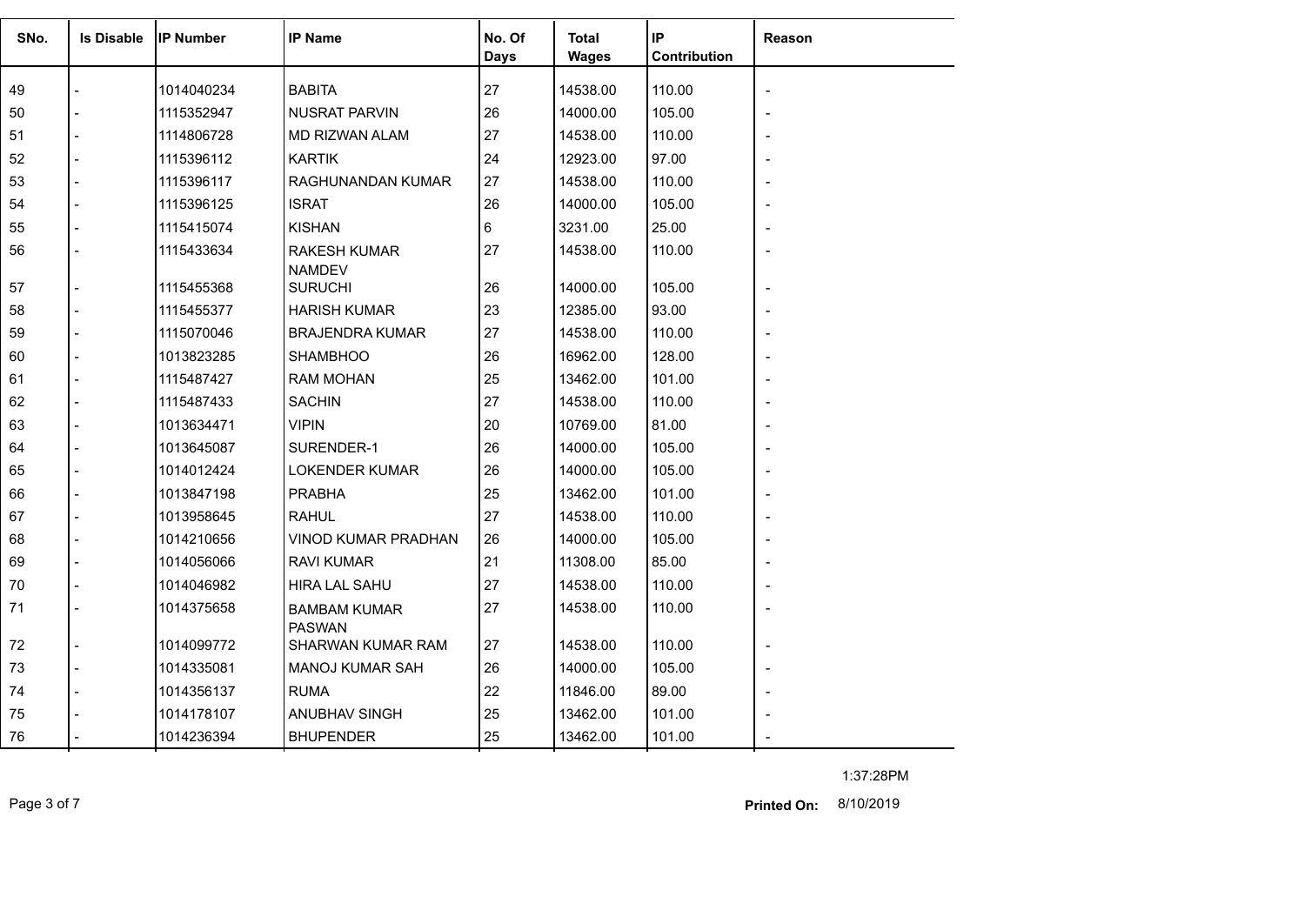| SNo. | <b>Is Disable</b> | <b>IP Number</b> | <b>IP Name</b>        | No. Of<br><b>Days</b> | <b>Total</b><br><b>Wages</b> | IP<br>Contribution | Reason                   |
|------|-------------------|------------------|-----------------------|-----------------------|------------------------------|--------------------|--------------------------|
| 77   |                   | 1014193451       | ONKAR KUMAR PASWAN    | 27                    | 14538.00                     | 110.00             |                          |
| 78   |                   | 1014178106       | MUKESH KUMAR GUPTA    | 27                    | 14538.00                     | 110.00             |                          |
| 79   |                   | 1115487421       | <b>YOGESH</b>         | 24                    | 12923.00                     | 97.00              |                          |
| 80   |                   | 1014344969       | <b>SUMIT</b>          | 26                    | 14000.00                     | 105.00             |                          |
| 81   |                   | 1013634345       | SONU kumar gupta      | 26                    | 16962.00                     | 128.00             |                          |
| 82   |                   | 1014245211       | <b>SANJAY KUMAR</b>   | 25                    | 13462.00                     | 101.00             |                          |
| 83   |                   | 1014115976       | RINKY II              | 26                    | 14000.00                     | 105.00             |                          |
| 84   |                   | 1014254513       | POOJA KUMARI          | 27                    | 14538.00                     | 110.00             |                          |
| 85   |                   | 1014160318       | <b>BABITA</b>         | 27                    | 14538.00                     | 110.00             |                          |
| 86   |                   | 2013796494       | <b>MOHINI</b>         | 25                    | 13462.00                     | 101.00             |                          |
| 87   |                   | 1013634472       | <b>CHANDER PAL</b>    | 25                    | 13462.00                     | 101.00             |                          |
| 88   |                   | 1115507063       | <b>RINKI</b>          | 8                     | 4308.00                      | 33.00              |                          |
| 89   |                   | 1115507078       | <b>RUBI CHAUBE</b>    | 26                    | 14000.00                     | 105.00             | $\overline{a}$           |
| 90   |                   | 1115507018       | <b>MANOHAR PASWAN</b> | 25                    | 13462.00                     | 101.00             |                          |
| 91   |                   | 1115528771       | <b>SUSHILA</b>        | 11                    | 5923.00                      | 45.00              |                          |
| 92   |                   | 1115523767       | <b>NEERAJ KUMAR</b>   | 26                    | 14000.00                     | 105.00             |                          |
| 93   |                   | 1115523795       | <b>RANJIT KUMAR</b>   | 0                     | 0.00                         | 0.00               | Left Service             |
| 94   |                   | 1115523777       | NIKHIL KUMAR ANAND    | 27                    | 14538.00                     | 110.00             | $\blacksquare$           |
| 95   |                   | 1115523790       | <b>AMIT KUMAR</b>     | 27                    | 14538.00                     | 110.00             | $\overline{\phantom{a}}$ |
| 96   |                   | 1115523799       | <b>SAWAN PASWAN</b>   | 26                    | 14000.00                     | 105.00             |                          |
| 97   |                   | 1115523771       | PHULBABU KUMAR        | 20                    | 10769.00                     | 81.00              |                          |
| 98   |                   | 1115543462       | <b>SUNIL</b>          | 26                    | 14000.00                     | 105.00             |                          |
| 99   |                   | 1115543478       | KAILASH PASWAN        | 25                    | 13462.00                     | 101.00             | $\overline{a}$           |
| 100  |                   | 1115543485       | NIPU DEVI             | 26                    | 14000.00                     | 105.00             |                          |
| 101  |                   | 1115543500       | <b>MILAN CHELL</b>    | 26                    | 14000.00                     | 105.00             |                          |
| 102  |                   | 1115543534       | <b>RAJESH KUMAR</b>   | 26                    | 14000.00                     | 105.00             |                          |
| 103  |                   | 1115543576       | <b>MO NADEEM</b>      | 23                    | 12385.00                     | 93.00              |                          |
| 104  |                   | 1115543591       | <b>ABHISHEK KUMAR</b> | 20                    | 10769.00                     | 81.00              |                          |
| 105  |                   | 1115543611       | <b>GITA KUMARI</b>    | 22                    | 11846.00                     | 89.00              |                          |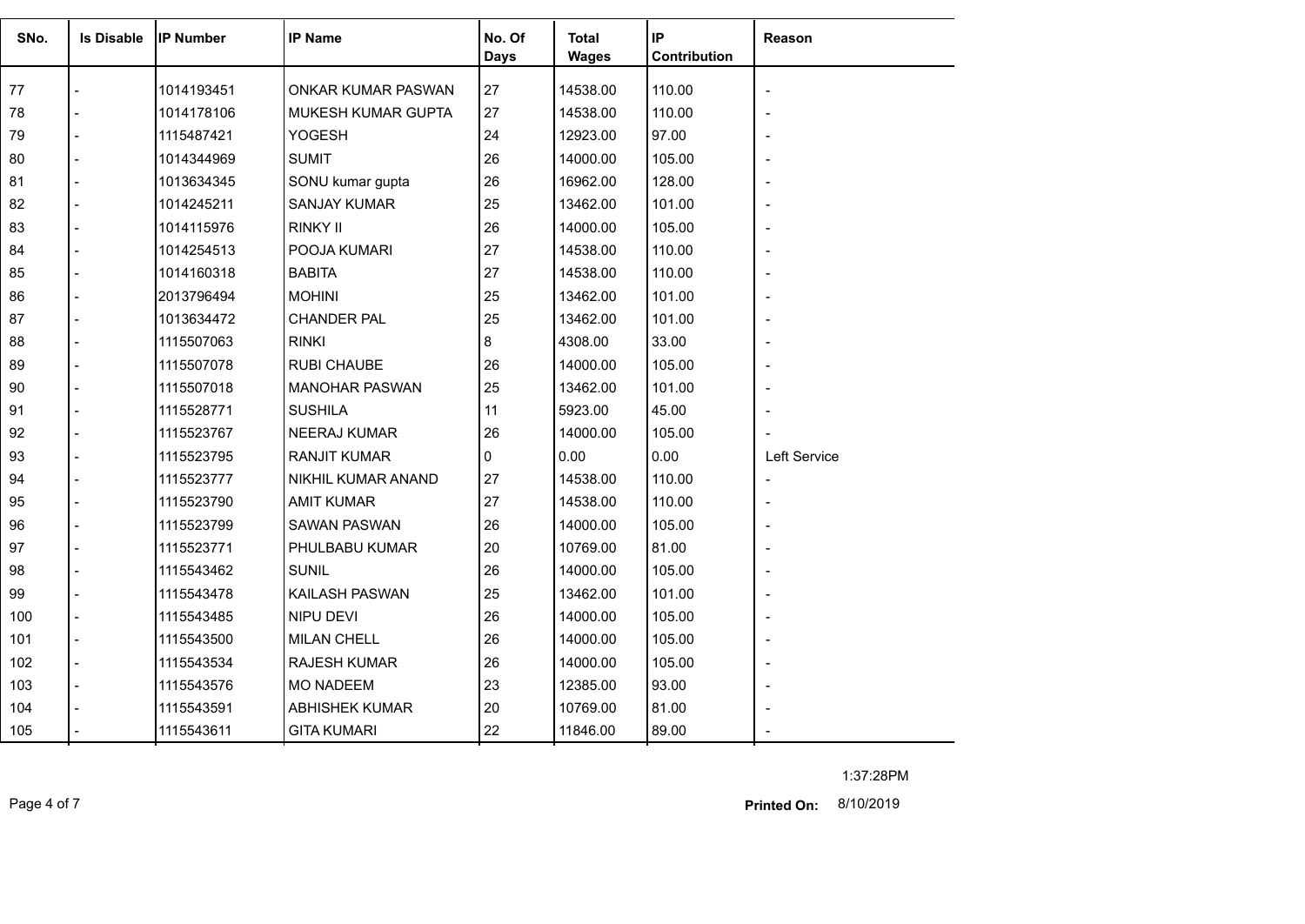| SNo. | <b>Is Disable</b>        | <b>IP Number</b> | <b>IP Name</b>        | No. Of<br><b>Days</b> | <b>Total</b><br><b>Wages</b> | IP<br>Contribution | Reason                   |
|------|--------------------------|------------------|-----------------------|-----------------------|------------------------------|--------------------|--------------------------|
| 106  |                          | 1115543625       | <b>URMILA</b>         | 27                    | 14538.00                     | 110.00             |                          |
| 107  | $\overline{a}$           | 1115543652       | PREM CHAND            | 26                    | 14000.00                     | 105.00             |                          |
| 108  | $\overline{a}$           | 1115543667       | <b>VISHAL KUMAR</b>   | 23                    | 12385.00                     | 93.00              | $\overline{\phantom{0}}$ |
| 109  |                          | 1115543687       | <b>SADHANA</b>        | 26                    | 14000.00                     | 105.00             |                          |
| 110  | $\overline{a}$           | 1115543747       | <b>PARDEEP</b>        | 27                    | 14538.00                     | 110.00             |                          |
| 111  | $\overline{a}$           | 1115561313       | <b>SUNIL</b>          | 26                    | 14000.00                     | 105.00             |                          |
| 112  |                          | 1115561340       | MUINUDDEEN            | 25                    | 13462.00                     | 101.00             |                          |
| 113  | $\blacksquare$           | 1115561351       | SHALU                 | 11                    | 5923.00                      | 45.00              |                          |
| 114  | $\overline{a}$           | 1115561358       | <b>RAJESH</b>         | 27                    | 14538.00                     | 110.00             |                          |
| 115  |                          | 1115561362       | <b>RAHUL KUMAR</b>    | 26                    | 14000.00                     | 105.00             | $\blacksquare$           |
| 116  | $\overline{a}$           | 1115561370       | <b>ASHOK SHARMA</b>   | 26                    | 14000.00                     | 105.00             |                          |
| 117  |                          | 1115561375       | PINTU GAUTAM          | 27                    | 14538.00                     | 110.00             |                          |
| 118  |                          | 1115561384       | <b>SUMAN</b>          | 13                    | 7000.00                      | 53.00              |                          |
| 119  | $\overline{a}$           | 1115561389       | <b>RAJESH KUMAR</b>   | 26                    | 14000.00                     | 105.00             |                          |
| 120  |                          | 1115561397       | <b>MD SALMAN</b>      | 26                    | 14000.00                     | 105.00             |                          |
| 121  | $\overline{a}$           | 1115561404       | ABHIRAJ KUMAR         | 25                    | 13462.00                     | 101.00             |                          |
| 122  | $\overline{a}$           | 1115561412       | RAM ROOP              | 25                    | 13462.00                     | 101.00             |                          |
| 123  |                          | 1115561424       | DEEPAK BHILWARA       | 23                    | 12385.00                     | 93.00              |                          |
| 124  | $\overline{\phantom{a}}$ | 1115543719       | <b>RANI KASHYAP</b>   | 27                    | 14538.00                     | 110.00             |                          |
| 125  | $\overline{a}$           | 1115543734       | <b>ASHISH KUMAR</b>   | 26                    | 14000.00                     | 105.00             | $\overline{\phantom{0}}$ |
| 126  | $\blacksquare$           | 1115577393       | <b>ANIL KUMAR</b>     | 17                    | 9154.00                      | 69.00              |                          |
| 127  | $\overline{\phantom{a}}$ | 1115577400       | <b>SUNIL KUMAR</b>    | 17                    | 9154.00                      | 69.00              |                          |
| 128  | $\overline{a}$           | 1115577407       | <b>ASHISH KUMAR</b>   | 14                    | 7538.00                      | 57.00              |                          |
| 129  | $\overline{a}$           | 1115577412       | ANUJ KUMAR            | $\overline{7}$        | 3769.00                      | 29.00              |                          |
| 130  | $\blacksquare$           | 1115577415       | <b>AMARJEET KUMAR</b> | 13                    | 7000.00                      | 53.00              |                          |
| 131  | $\blacksquare$           | 1115577422       | <b>SONIA</b>          | $\overline{7}$        | 3769.00                      | 29.00              |                          |
| 132  |                          | 1115577429       | <b>UMESH KUMAR</b>    | 7                     | 3769.00                      | 29.00              |                          |
| 133  |                          | 1115577438       | <b>ANIL KUMAR</b>     | 21                    | 11577.00                     | 87.00              |                          |
| 134  |                          | 1115577444       | <b>RAM KUMAR</b>      | 25                    | 13462.00                     | 101.00             |                          |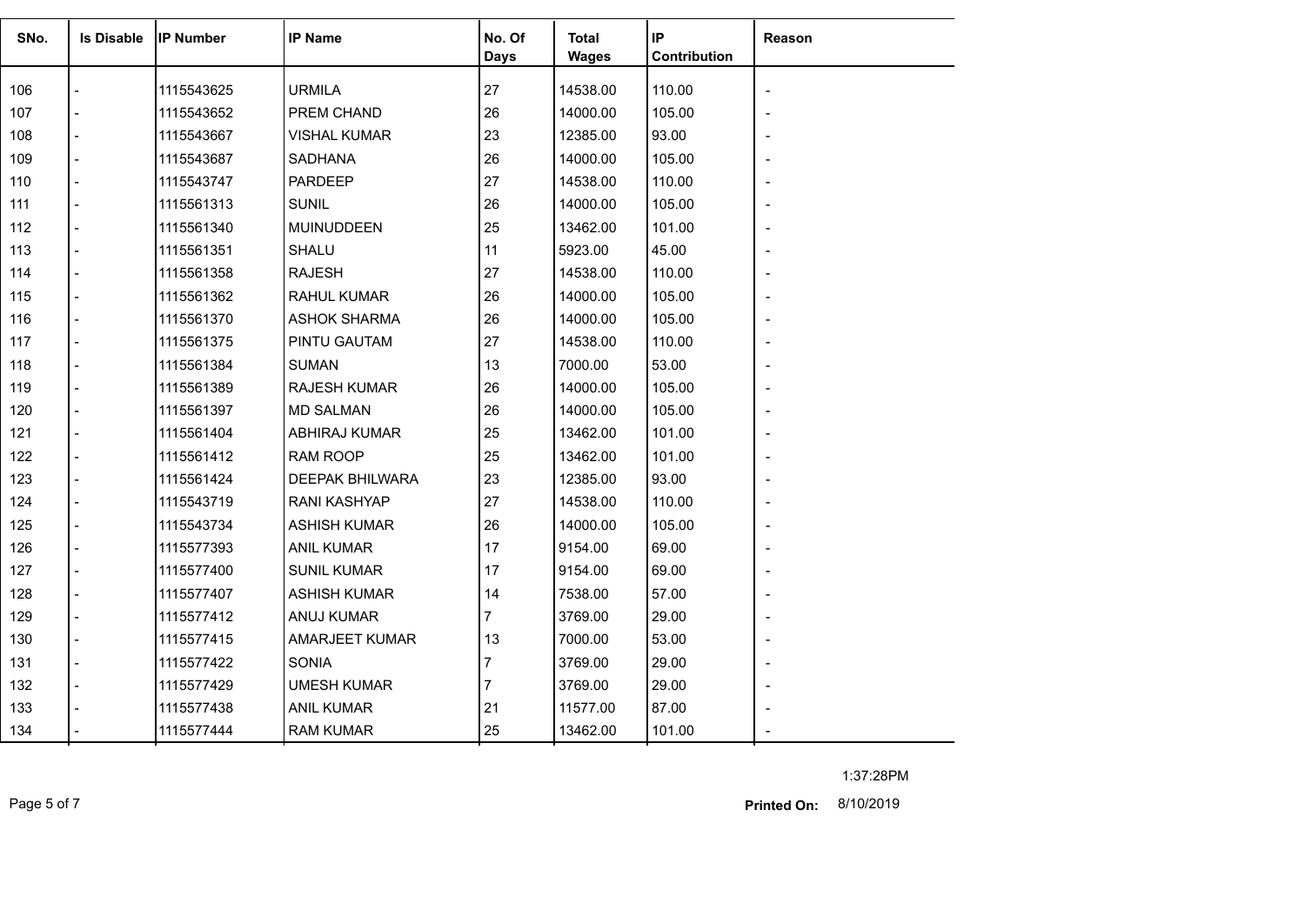| SNo. | <b>Is Disable</b> | <b>IP Number</b> | <b>IP Name</b>        | No. Of<br><b>Days</b> | <b>Total</b><br><b>Wages</b> | IP<br>Contribution | Reason                   |
|------|-------------------|------------------|-----------------------|-----------------------|------------------------------|--------------------|--------------------------|
| 135  |                   | 1115577456       | SHIVENDER KUMAR       | 26                    | 14000.00                     | 105.00             |                          |
| 136  |                   | 1013926536       | <b>SUDHANSHU</b>      | 27                    | 14538.00                     | 110.00             |                          |
| 137  |                   | 1013847195       | <b>DINESH</b>         | 26                    | 14000.00                     | 105.00             | $\overline{\phantom{0}}$ |
| 138  |                   | 1014012415       | <b>ANIRUDH</b>        | 26                    | 14000.00                     | 105.00             |                          |
| 139  |                   | 1115577466       | <b>DEEPAK SINGH</b>   | 25                    | 13462.00                     | 101.00             |                          |
| 140  |                   | 1115578231       | <b>NITESH KUMAR</b>   | 21                    | 11308.00                     | 85.00              |                          |
| 141  |                   | 1115577499       | SWALEHA BANO          | $\overline{7}$        | 3769.00                      | 29.00              |                          |
| 142  |                   | 1014081622       | <b>MANOJ</b>          | 27                    | 14538.00                     | 110.00             |                          |
| 143  |                   | 1115577506       | <b>RAJNI</b>          | 10                    | 5385.00                      | 41.00              |                          |
| 144  |                   | 1014344965       | <b>VEERENDRA</b>      | 26                    | 14000.00                     | 105.00             |                          |
| 145  |                   | 1014392594       | KAILASH DEVI          | 27                    | 14538.00                     | 110.00             |                          |
| 146  |                   | 1013634351       | <b>NARENDER</b>       | 18                    | 9692.00                      | 73.00              |                          |
| 147  |                   | 1014046979       | MOHD. KURBAN          | 27                    | 14538.00                     | 110.00             |                          |
| 148  |                   | 1014170728       | <b>ANKUR GAUTAM</b>   | 20                    | 10769.00                     | 81.00              |                          |
| 149  |                   | 1013578727       | CHANCHAL              | 27                    | 14538.00                     | 110.00             |                          |
| 150  |                   | 1115577511       | <b>SURAJ</b>          | 27                    | 14538.00                     | 110.00             |                          |
| 151  |                   | 1115577516       | <b>MANOJ KUMAR</b>    | 27                    | 14538.00                     | 110.00             |                          |
| 152  |                   | 1115577524       | PRAKASH SINGH BISHT   | 27                    | 14538.00                     | 110.00             |                          |
| 153  |                   | 1014046981       | <b>MURTAZA ANSARI</b> | 27                    | 14538.00                     | 110.00             |                          |
| 154  |                   | 1014401601       | <b>RAJESH</b>         | 27                    | 14538.00                     | 110.00             |                          |
| 155  |                   | 1013799153       | <b>BHUPENDER</b>      | 27                    | 14538.00                     | 110.00             |                          |
| 156  |                   | 1013926537       | ANUJ SHARMA           | 20                    | 10769.00                     | 81.00              |                          |
| 157  |                   | 1014081633       | <b>RAJ SINGH</b>      | 24                    | 12923.00                     | 97.00              |                          |
| 158  |                   | 1115577529       | <b>HARINAM</b>        | 12                    | 6462.00                      | 49.00              |                          |
| 159  |                   | 1115577534       | PRADEEP KUMAR SINGH   | 25                    | 16310.00                     | 123.00             |                          |
| 160  |                   | 1014170729       | <b>CHANDAN KUMAR</b>  | 27                    | 14538.00                     | 110.00             | $\blacksquare$           |
| 161  |                   | 1013830165       | SANDEEP               | 27                    | 14538.00                     | 110.00             |                          |
| 162  |                   | 1115577541       | <b>DEEPAK</b>         | 22                    | 11846.00                     | 89.00              |                          |
| 163  |                   | 1014210650       | <b>RAJ KUMAR</b>      | 27                    | 14538.00                     | 110.00             |                          |